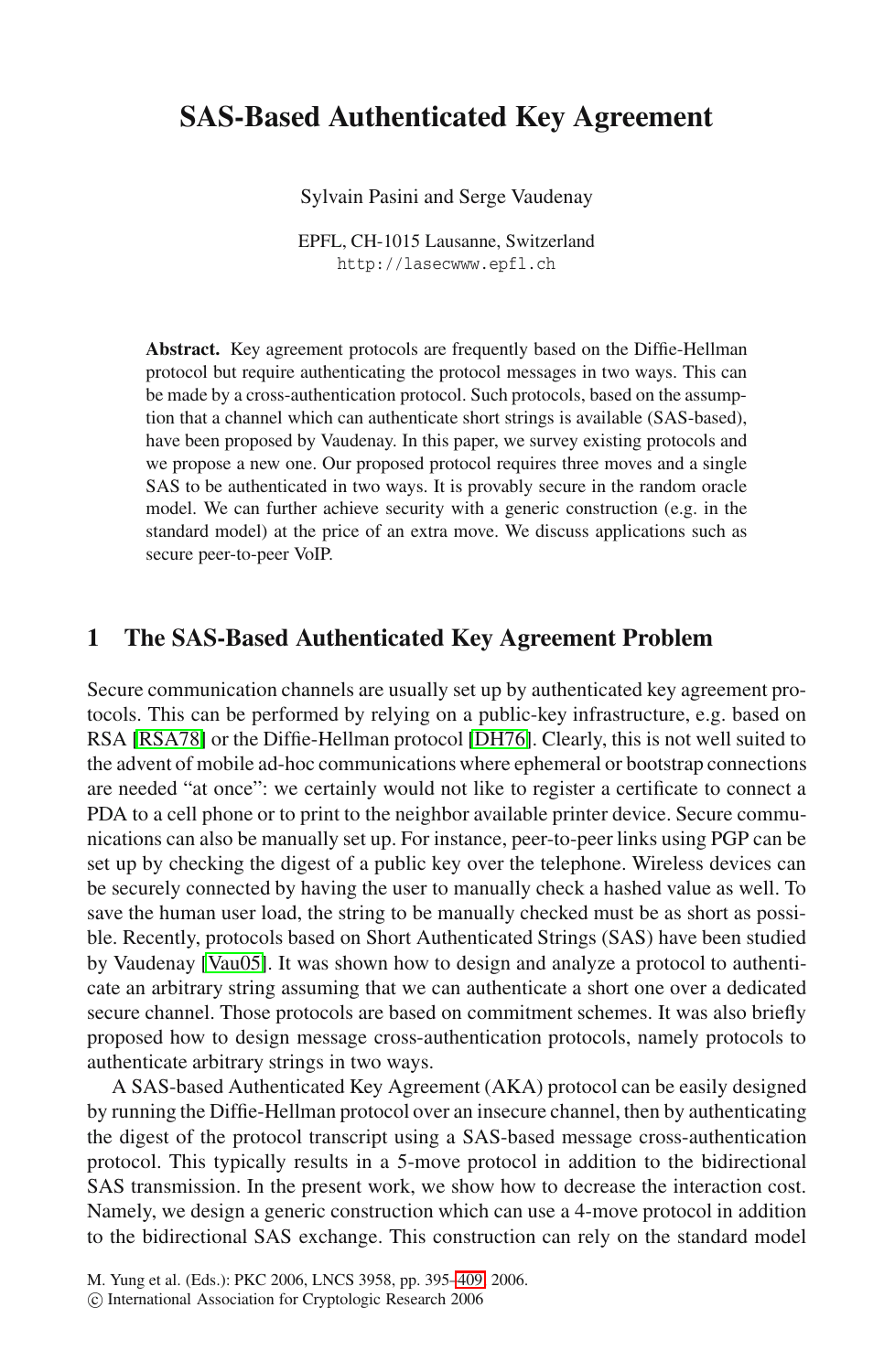(without random oracles). We also design an optimal 3-move protocol which is provably secure (with tight reduction) in the random oracle model. $<sup>1</sup>$  $<sup>1</sup>$  $<sup>1</sup>$ </sup>

## **2 Preliminaries**

We adopt the security model from [\[Vau05,](#page-14-1) [Vau06,](#page-14-2) [PV06\]](#page-14-3) based on the one from Bellare-Rogaway [\[BR93\]](#page-13-2). We consider a network of participants which are located at some nodes. A participant at node *n* is associated to a given identity  $ID_n$ . He locally maintains a database of  $(K_i, \mathsf{ID}_i)$  pairs meaning that he can use the symmetric key  $K_i$  to securely communicate with  $ID_j$  in a private and authenticated way. Participants can run concurrent protocols. A protocol specifies a sequence of steps which consist of receiving a message and sending a response. An internal short-term state keeps track on previously completed steps. Once the protocol is completed, the short-term state is removed. A protocol starts with some specified inputs and an initial state (in terms of database content). It ends with some specified outputs (or an error message) and a final state. The difference between an input (resp. output) and an initial (resp. final) state is that the adversary has control on the first one but not on the second one, except if the node was corrupted or some information leaked. Protocol instances on a node *n* are denoted by a unique tag  $\pi_n^i$ . (Note that the state of a protocol related to a given tag changes with time as new steps are made.)

Nodes can communicate through an insecure broadband channel. In addition, they have access to peer-to-peer narrowband channels which can be used to authenticate short messages. A node receiving a message from one of these channels is ensured that this message was sent at some time in the past by a node whose identity is specified by the channel itself. In this paper, we concentrate on key agreement and crossauthentication protocols, so we assume that nodes share no prior exchanged keys.

### **2.1 Adversarial Model**

By default, the adversary is assumed to have a full control on which node makes a new step of a given protocol instance, on the insecure channel, can influence the delivery of messages (without modifying them) over the authenticated channels, can choose the inputs of the protocols, and has access to the outputs. Occasionally, the adversary can violate the privacy of the internal state of a given node or even corrupt the node so that his behavior with respect to future runs of any protocol is no longer guaranteed. More formally, the adversary has access to the following oracles.

- **Launch.** launch $(n,$ role, $x)$  launches a new protocol instance on node *n* playing role (e.g. either Alice or Bob) with input *x*. It returns a new instance tag  $\pi_h^i$ . Note that the instance inherits of the current node state as its input state.
- **Send.** send( $\pi$ , $y$ ) sends an incoming message *y* to the instance  $\pi$ . It returns an outgoing message *z*, or the final output of the protocol if it completed.

<span id="page-1-0"></span><sup>&</sup>lt;sup>1</sup> After the present paper was submitted, a preprint was posted by Laur, Asokan, and Nyberg [\[LAN05\]](#page-14-4). This paper includes another 3-move protocol which is provably secure based on a generic commitment (e.g. in the standard model) but not optimal.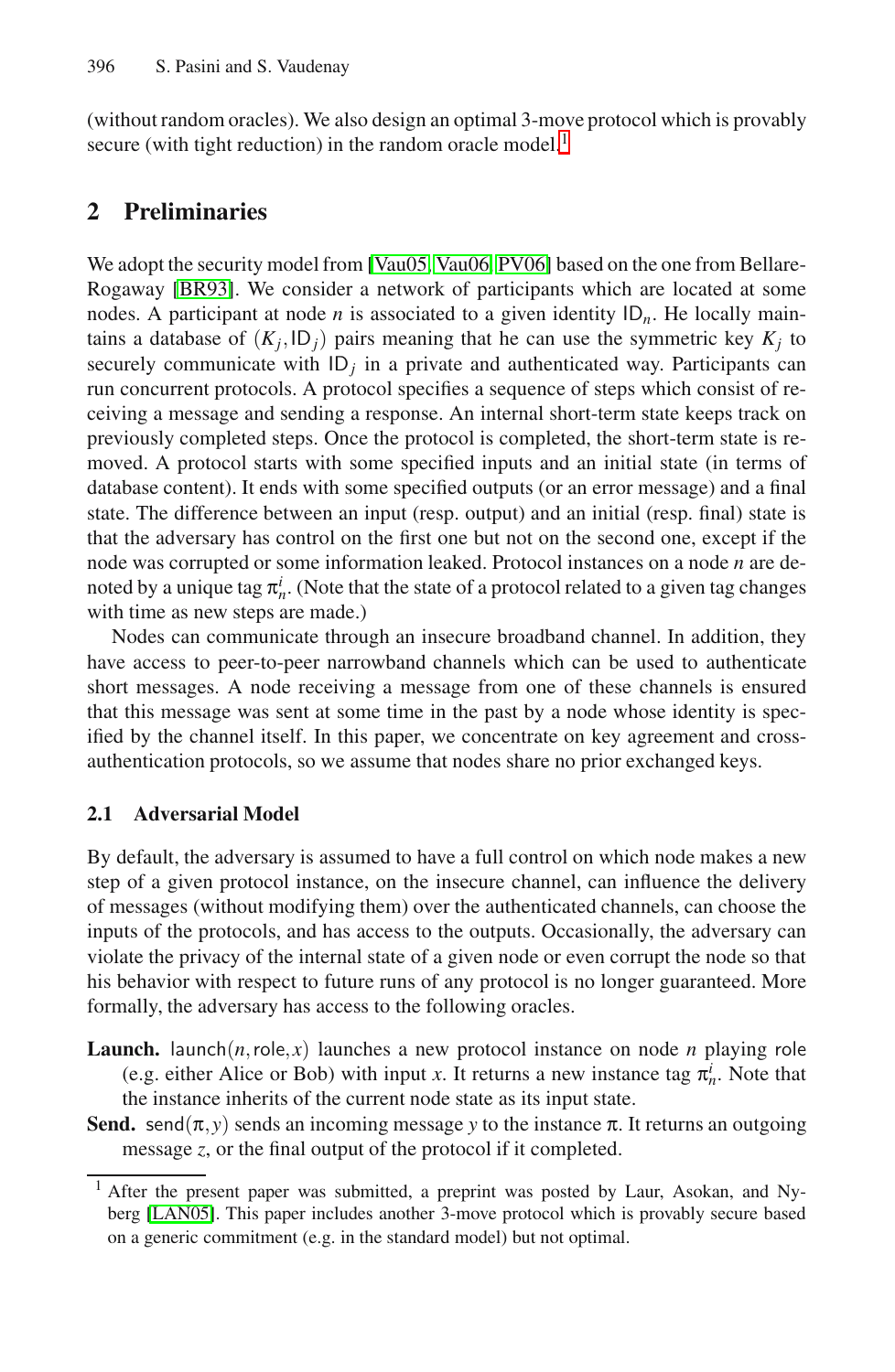- **Test.** test( $n, k, \text{ID}$ ) tells whether ( $k, \text{ID}$ ) is an entry of the database of node  $n$ . In practice, this oracle may be implemented by an active adversary trying to impersonate node *n* to communicate with ID. If the attempt succeeds, it means that *k* was the right key to use.
- **Remove.** remove( $n$ ,ID) removes any  $(k,10)$  entry in the database of node  $n$ . In practice, this oracle may be implemented by an adversary making denial-of-services attacks in the communication link between *n* and ID so that *n* decides not to trust this connection anymore and to remove it.
- **Reveal.** reveal(*n*) reveals the full current state of node *n*. This models side channels or careless uses.
- **Corrupt.** corrupt( $n$ ) injects a malicious code in node  $n$  so that its behavior is no longer guaranteed.

The *attack cost* is measured by

- **–** the number *Q* of launched instances of Alice or Bob, i.e. the *online complexity*.
- **–** the additional complexity *C*, i.e. the *offline complexity*.
- **–** the probability of success *p*.

We call *one-shot attacks* the attacks which launch only two instances in total, i.e.  $Q = 2$ .

By convention, we describe protocols by putting a *hat* on the notation for messages received by a node (i.e. inputs of the send oracle) which are not authenticated since they can differ from messages which were sent (i.e. outputs of the receive oracle) in the case of an active attack. A message *m* from a node of identity ID over an authenticated channel is denoted authenticate<sub>ID</sub> $(m)$ .

#### <span id="page-2-0"></span>**2.2 Key Agreement, Cross-Authentication, and Mutual Authentication**

*Authenticated key agreement.* An Authenticated Key Agreement (AKA) protocol between Alice and Bob starts with no input, is independent from the current state, and ends with no output but a final state specifying an entry  $(k, \mathsf{ID})$  to be inserted in the database: Alice of identity  $ID_A$  ends with  $(k, ID_B)$  and Bob of identity  $ID_B$  ends with  $(k, \mathsf{ID}_A)$ . An attack is successful if a test $(n, k, \mathsf{ID})$  query positively answered where *n* and ID correspond to nodes on which no reveal nor corrupt query was made. For simplicity, we do not consider attacks making Alice and Bob end on some inconsistent states. Namely, *mutual authentication* is assumed to be (implicitly or explicitely) made by further communications.

To construct AKA protocols, we use the following building blocks.

*Message cross-authentication.* A Message Cross-Authentication (MCA) protocol between Alice and Bob of identity  $ID_A$  and  $ID_B$  starts with inputs  $m_A$  and  $m_B$  and ends with outputs  $(m_B, \mathsf{ID}_B)$  and  $(m_A, \mathsf{ID}_A)$ , respectively. An adversary is successful if some instance ended on an incorrupted node with a pair  $(m, \mathsf{ID})$  but no instance on the node of identity ID with input *m* was launched. Note that test, remove, and reveal oracles are not relevant in this case.

*Message mutual-authentication.* A Message Mutual-Authentication (MMA) protocol between Alice and Bob of identity  $ID_A$  and  $ID_B$  starts with inputs  $m_A$  and  $m_B$  and ends with outputs  $ID_B$  and  $ID_A$ , respectively. A honest run of an MMA protocol must have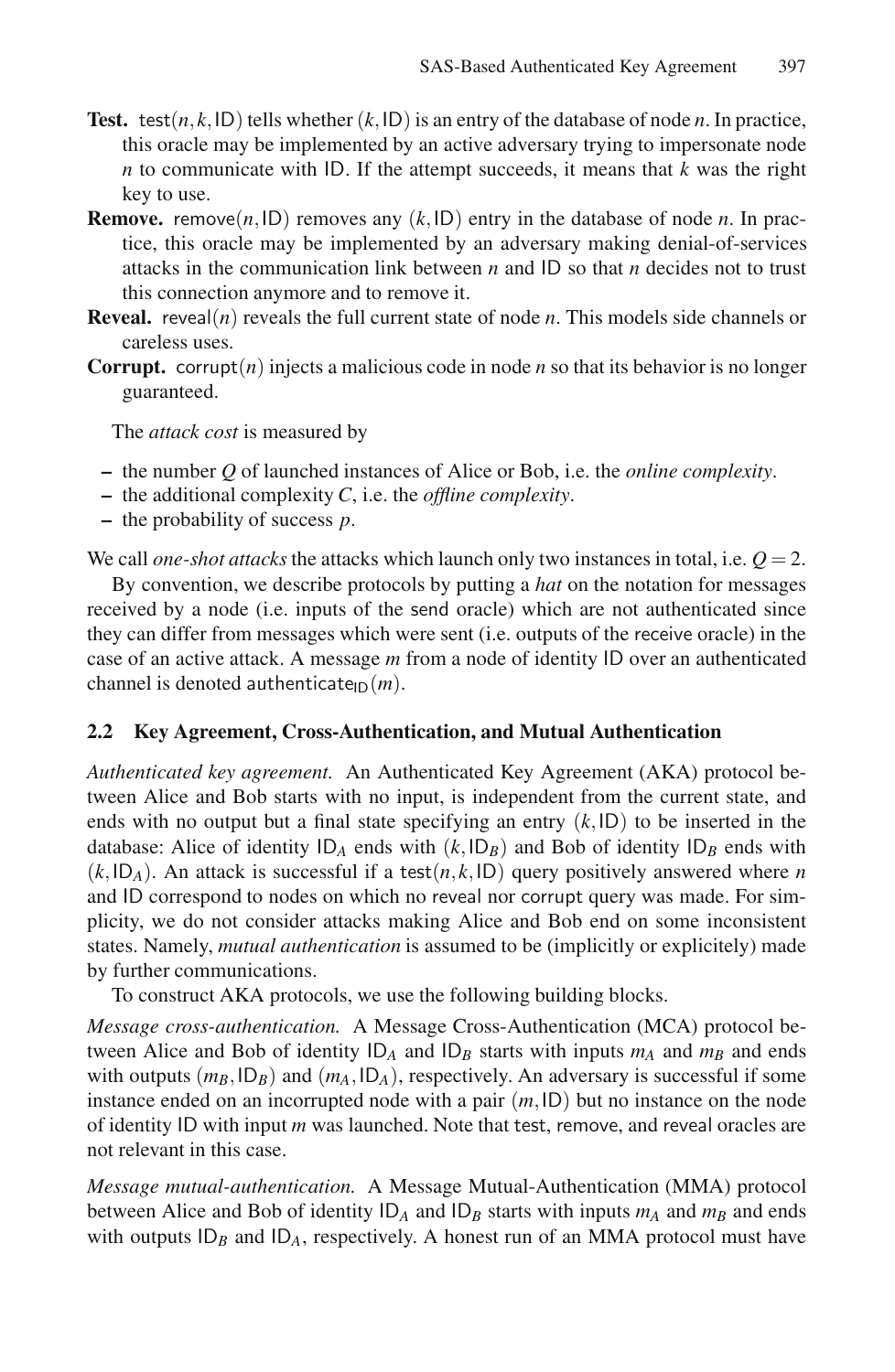$m_A = m_B$ . An adversary is successful if some instance on an incorrupted node started with any *m* and ended with any ID such that no instance on the node of identity ID with input *m* was launched. As for MCA protocols, test, remove, and reveal oracles are not relevant. Obviously, we can transform an MCA protocol into an MMA protocol by just checking that the output message is equal to the input one on both sides.

*MCA from MMA.* We can also transform an MMA protocol with at least one move over the insecure channel into an MCA protocol at the price of an extra move: Bob of identity  $ID_B$  first sends his input message  $m_B$  and Alice of identity  $ID_A$  initiates an MMA protocol with input  $m_A||\hat{m}_B$  by sending  $m_A$  together with the first MMA protocol message. Bob then follows the MMA protocol with input  $\hat{m}_A||_{mR}$ . The final outputs of Alice and Bob are  $(\hat{m}_B, \mathsf{ID}_B)$  and  $(\hat{m}_A, \mathsf{ID}_A)$  respectively.

To compare protocols we focus on the number of message moves over the insecure channel and on the length of authenticated messages. Furthermore, a protocol with two equal SAS to be sent in both directions (called symmetric SAS) will be considered as better than a protocol with two SAS of similar length (but not necessarily equal) to be exchanged. Indeed, some authentication channels may provide symmetric authentication at no extra cost.

### **2.3 Equivocable Commitment and Random Oracle Commitment**

In this paper, we consider (tag-based) equivocable commitment schemes as defined by two algorithms commit and open and three oracles setup, simcommit, and equivocate.

- **Setup.**  $K_P \leftarrow$  setup generates a public key  $K_P$  to be used as a common reference string and a secret key  $K_S$  to set up the simcommit and equivocate oracles. The public key *KP* is implicitly used by all other algorithms and oracles but omitted in the notations for simplicity.
- **Commit.**  $(c,d) \leftarrow$  commit $(m,r)$  generates a commit value *c* and a decommit value *d* for a key *r* with a tag *m*. We assume that the distribution of the generated *c* is independent from *r*: the commitment is *perfectly hiding*.
- **Open.**  $r \leftarrow$  open $(m, c, d)$  yields *r* if  $(c, d)$  is a possible output for commit $(m, r)$ .
- **Simcommit.**  $(c, i) \leftarrow$  simcommit $(m)$  simulates a commit value *c* for a tag *m* and produces extra information ξ to be used later. The distribution of *c* should be the same as for the distribution of *c* generated by any commit $(m, r)$ . It also creates a unique identifier *i* (a nounce) and inserts  $(i, m, c, \xi)$  in a database. This oracle uses the secret key *KS* and should be secured. Access to the database must be restricted to this oracle and equivocate.
- **Equivocate.**  $d \leftarrow$  equivocate(*i*,*r*) yields *d* such that  $r =$  open( $m, c, d$ ) where (*i*, $m, c, \xi$ ) is in the database of simcommit. This entry is further removed. (Namely, a simulated *c* can be equivocated only once.)

Access to simcommit and equivocate oracles is restricted depending on the application. The normal usage of the commitment scheme should be limited to commit and open but we stress that our security model assumes that the adversary may cheat on *some* commitments by having access to simcommit and equivocate oracles. Indeed,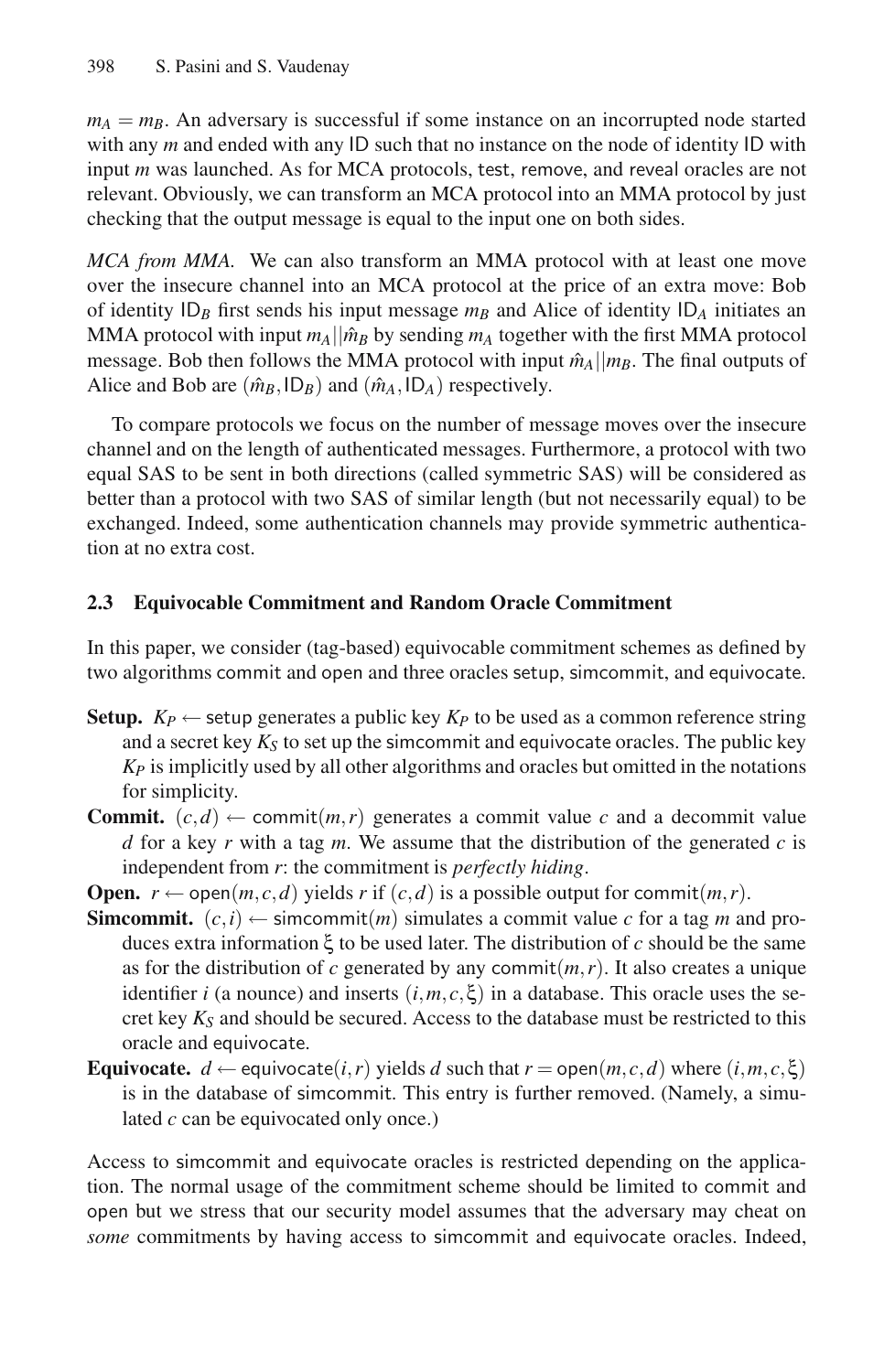our notion of equivocable commitment relates to the notion of *simulation-sound* commitment [\[MY04\]](#page-14-5).

The *hiding game* between a challenger *C* and an adversary *A* runs as follows.

- 1. *C* runs setup and sends  $K_P$  to  $\mathcal A$
- 2. *A* sends a tag *m* to  $C$
- 3. *C* commits to a random key with tag *m* and sends a commit value *c* to *A*
- 4. *A* computes some *r* and sends it to *C*
- 5. *C* releases a decommit value *d* and *A* wins if  $r \leftarrow \text{open}(m, c, d)$

In that case, the adversary has access to the simcommit and equivocate oracles but cannot query simcommit with the selected tag *m*. Since the commitment is perfectly hiding, no adversary can win this game with a probability larger than 2−*<sup>k</sup>* where *k* is the length of the key *r*.

The *binding game* between a challenger *C* and an adversary *A* runs as follows.

- 1. *C* runs setup and sends  $K_P$  to  $\mathcal A$
- 2. *A* sends a tag *m* and a commit value *c* to *C*
- 3. *C* picks a random *r* and sends it to *A*
- 4. *A* produces a decommit value *d* and wins if  $r \leftarrow$  open $(m, c, d)$

We say that the commitment with *k*-bit keys *r* is  $(T, \varepsilon)$ -secure is any adversary with complexity limited to *T* has a wining probability of at most  $2^{-k} + \varepsilon$ . In that case, the adversary has access to the simcommit and equivocate oracles but cannot query simcommit with the selected tag *m*.

Secure equivocable commitment schemes can be easily constructed based on simulation-sound trapdoor commitments by MacKenzie-Yang [\[MY04\]](#page-14-5) as detailed in [\[Vau05\]](#page-14-1). Constructions can be in the standard model with a common reference string, e.g. based on the security of DSA signatures [\[DSS00\]](#page-13-3) or Cramer-Shoup signatures [\[CS02\]](#page-13-4). We can also build an efficient equivocable commitment scheme based on the random oracle model.

*Random oracle commitment scheme.* Let  $\ell_c$ ,  $\ell_e$ , and  $k$  be three integers. The setup algorithm is unused, but we assume that we can use three oracles:

- **H.**  $c \leftarrow H(e,r,m)$  queried with an  $\ell_e$ -bit string *e* and a *k*-bit string *r*, looks whether an entry  $(e, r, m, c)$  in a list exist. If not, the oracle creates one with a random  $\ell_c$ -bit string *c*. In any case, the oracle answers *c*.
- **Simcommit.**  $(c, i) \leftarrow$  simcommit $(m)$  simply picks a random  $\ell_c$ -bit string *c* and a nounce *i* and stores  $(i, c, m)$  in a list.
- **Equivocate.**  $d \leftarrow$  equivocate(*i*,*r*) gets (*i*,*c*,*m*) and removes it form the list. The oracle then picks a random  $\ell_e$ -bit string *e*. If  $(e, r, m, \cdot)$  exists in the *H* list, the oracle fails. Otherwise, (*e*,*r*,*m*,*c*) is inserted. Clearly, if the number of oracle accesses to *H* and simcommit is limited by  $q$ , the probability that the oracle fails at least once is less than  $q^2 \times 2^{-\ell_e - 1}$ .

The algorithm commit $(m, r)$  simply picks *e* at random, queries  $H(e, r, m)$  and outputs  $d = (e, r)$ . The algorithm open $(m, c, d)$  simply checks that  $H(d, m) = c$  and parses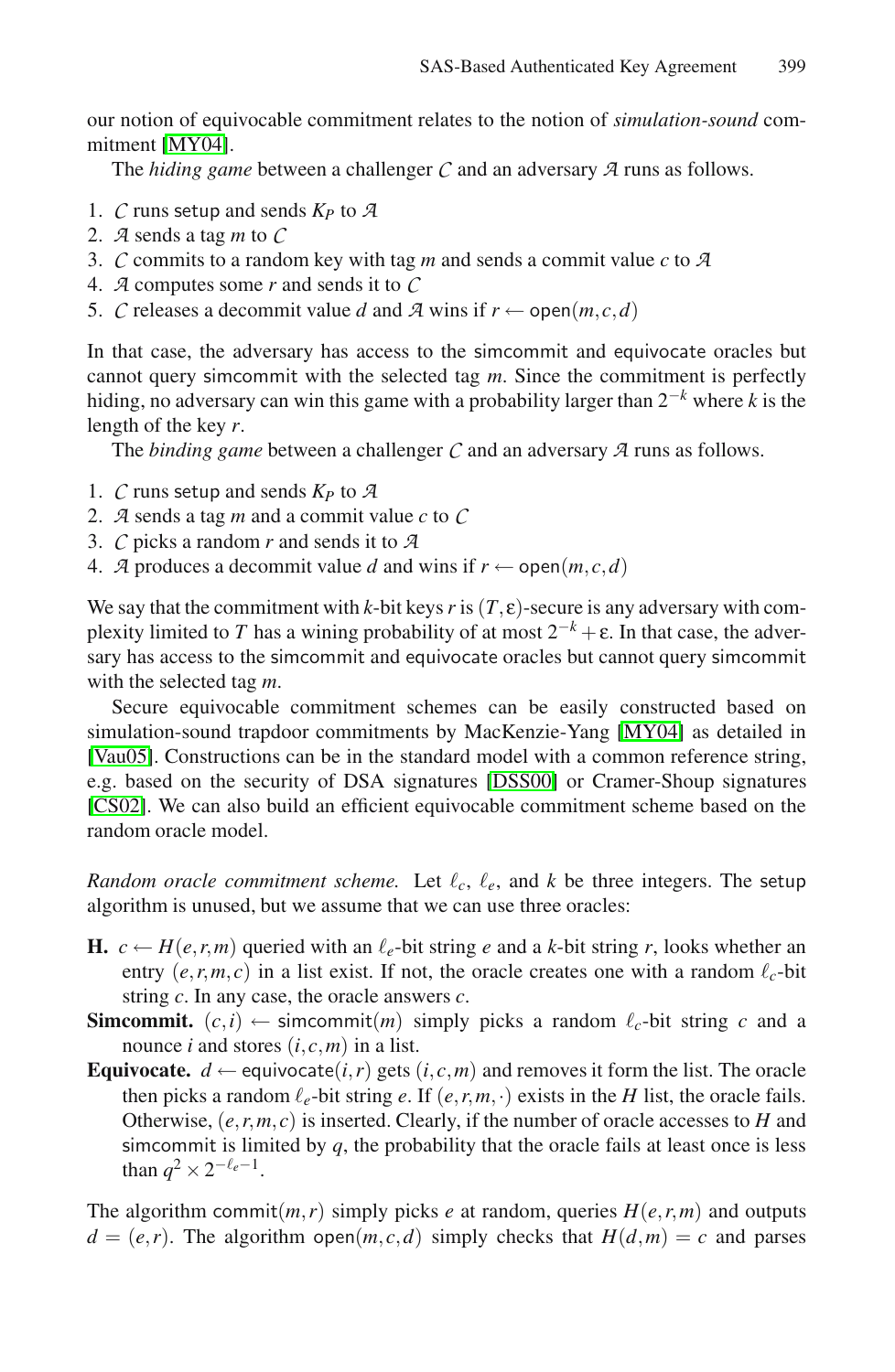$d = (e, r)$  to yield *r*. Unless equivocate fails, this scheme is clearly an equivocable commitment scheme as previously defined. Since all commit values *c* are generated in an independent way, there are no collisions with probability at least  $1 - q^2 \times 2^{-\ell_c - 1}$ . Clearly, being able to decommit any *c* to two values would lead *H* to a collision. Hence, the scheme is  $(q, 2^{-k} + q^2 \times 2^{-\ell_e - 1} + q^2 \times 2^{-\ell_c - 1})$ -secure. In practice, simcommit and equivocate are unused. So, we can just instantiate *H* by a standard hash function, provided that instantiation of that kind of random oracle makes sense [\[CGH98\]](#page-13-5).

## **3 Previous SAS-Based Key Agreement Protocols**

A classical authenticated Diffie-Hellman [\[DH76\]](#page-13-0) protocol over a multiplicative group spanned by a generator *g* consists, for Alice (resp. Bob) of picking a random integer *xA* (resp. *x<sub>B</sub>*), sending the Diffie-Hellman public keys,  $y_A = g^{x_A}$  (resp.  $y_B = g^{x_B}$ ) over the authenticated channel, computing  $z_A = y_B^{x_A}$  (resp.  $z_B = y_A^{x_B}$ ) and ending with state  $(z_A, \text{ID}_B)$ (resp.  $(z_B, \mathsf{ID}_A)$ ). In this case, authenticated messages are pretty long, but authentication is necessary to thwart man-in-the-middle attacks.

We first informally present an AKA protocol from Hoepman [\[Hoe04\]](#page-14-6). It is based on the Diffie-Hellman protocol and it uses an authenticated channel for the authentication of each Diffie-Hellman value. This protocol runs in three steps: commitment, authentication, and opening. (The original protocol has a fourth step: the key validation.) Instead of revealing its Diffie-Hellman public key, each party first commits on it, keeping it hidden. In the next step, each participant authenticates a piece of its Diffie-Hellman public key. Finally, they open their commitments and check their respective commitment and authenticated string before completing the regular Diffie-Hellman protocol.



<span id="page-5-0"></span>

**final state**: Bob,  $z_A$  **final state**: Alice,  $z_B$ 

**Fig. 1.** PGPfone 1995 Key Agreement Protocol

Another AKA protocol, depicted on Fig. [1,](#page-5-0) was used by Zimmermann for the PGPfone in  $1995<sup>2</sup>$  $1995<sup>2</sup>$  $1995<sup>2</sup>$ . Its advantage is to reduce the number of moves in the insecure channel and to make both authenticated strings equal. In this protocol, only the first participant Alice commits to its public key. The commitment is immediately opened when the other

<span id="page-5-1"></span><sup>2</sup> Personal communication.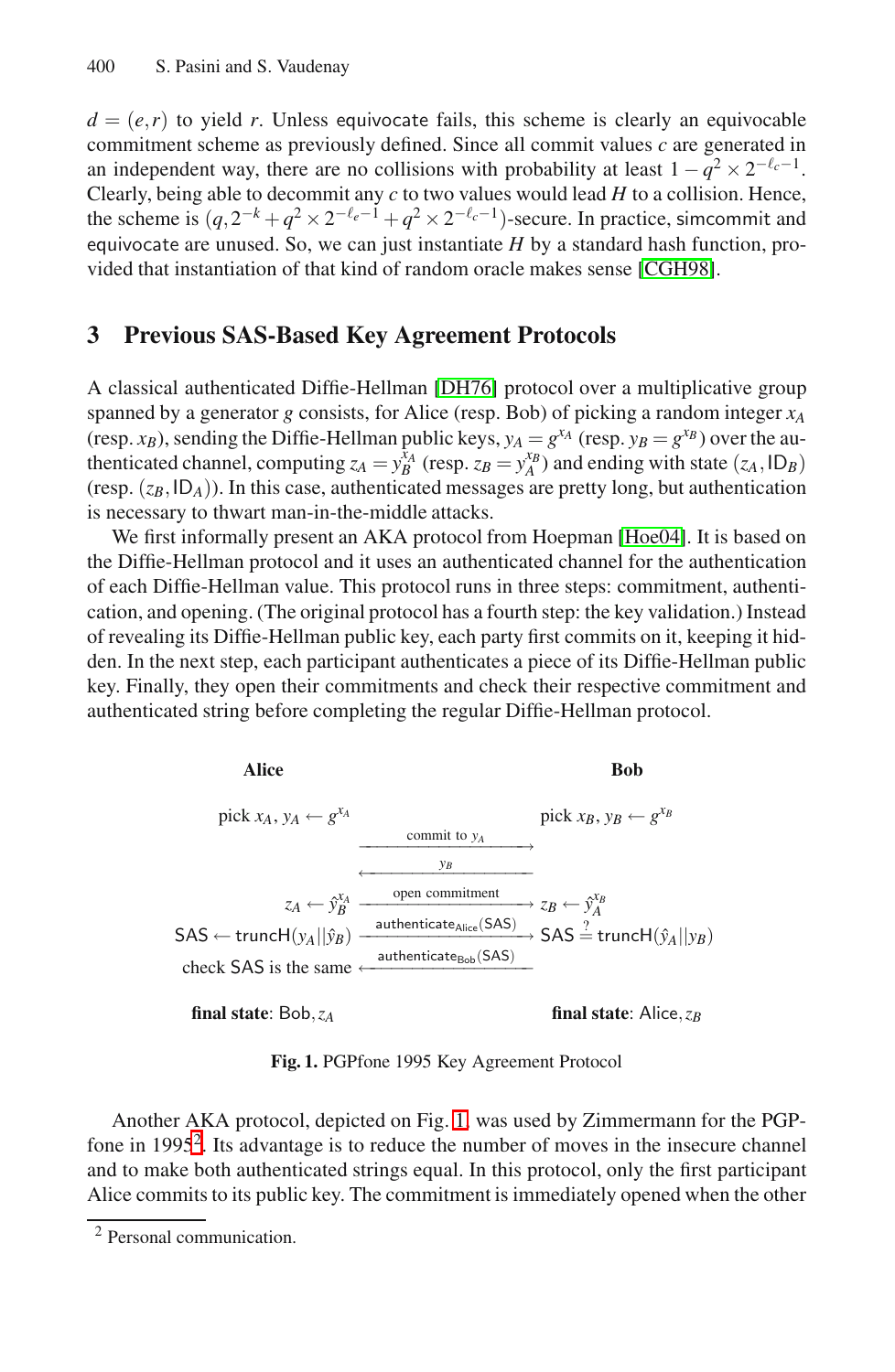public key is received. Finally, the authenticated string is a piece of the digest (denoted truncH on Fig. [1\)](#page-5-0) of the Diffie-Hellman protocol transcript.

For both the Hoepman and the PGPfone protocols, the security is not formally proven ([\[Hoe04\]](#page-14-6) only provides a sketch of argument for the security). Another approach consists of authenticating the transcript of a classical key agreement protocol by using an MMA protocol. The MANA protocols by Gehrmann-Mitchell-Nyberg [\[GMN04,](#page-14-7) [GN01,](#page-14-8) [GN04\]](#page-14-9) illustrates this. Finally, we study in what follows a generic construction reducing the amount of authenticated bits in AKA protocols. Using it with the Diffie-Hellman key agreement protocol and the MCA protocol of [\[Vau05\]](#page-14-1), we obtain the DH-SC protocol of Čagalj-Čapkun-Hubaux [ČČH06]. Using an optimized MCA protocol we can save one protocol move. In what follows we describe the generic construction, analyze it, and study 3-move MMA and MCA protocols with symmetric SAS.

#### **4 Reducing Key Agreement to Message Authentication**

We can build an AKA protocol by exchanging Diffie-Hellman keys through a message cross-authentication protocol.

We propose a generic SAS-based construction for an AKA protocol that we call the constructed AKA protocol or simply *the* AKA protocol. For this, we use an initial AKA protocol (with longer strings to be authenticated), that we call the  $AKA<sub>0</sub>$  protocol, and an MCA protocol with short SAS. Consider that the  $AKA_0$  protocol requires  $n_k \geq 2$ moves, the  $n_k - 1$ -th being from Alice to Bob, and the MCA protocol requires  $n_a \geq 2$ moves over the insecure channel, the first one being from Alice to Bob. In the AKA protocol, the  $n_k - 2$  first moves of the AKA<sub>0</sub> are performed over the insecure channel. Then, both participants assembles his view on the protocol transcript  $\tau$  by concatenating all protocol messages (sent and received ones). Then, an MCA protocol starts. Alice wishes to authenticate  $\tau$  concatenated with her  $n_k - 1$ -th message  $\alpha$  in the AKA<sub>0</sub> protocol. Bob wishes to authenticate the same  $\tau$ ||α concatenated with his last message β in the  $AKA<sub>0</sub>$  protocol. (Note that Bob selects the message to be authenticated after receiving Alice's first message in the MCA protocol.) At the end, both participants use the authenticated messages to complete the  $AKA<sub>0</sub>$  protocol and end with final states as specified in the AKA<sub>0</sub> protocol. We have  $n_k + n_a - 2$  moves in total.

Note that MCA can have  $n_a < 2$ . (For instance the trivial MMA protocol exchanging authenticated digests has no move and thus we can build an MCA with only one move.) In that case, we augment the MCA protocol by virtual moves and we obtain  $n_k$  moves in total. However, MCA protocols with  $n_a < 2$  must have pretty large SAS to exchange the messages.

We can make a similar construction based on an  $n'_a$ -move MMA protocol instead of an MCA protocol. In that case, we can only encapsulate the last move  $\beta$  of the AKA<sub>0</sub> protocol in the MMA protocol, leading us to  $\max(n_k, n_k + n'_a - 1)$  moves in total.

**Theorem 1.** Let us consider an  $n_k$ -move AKA protocol (the AKA<sub>0</sub> protocol) and an *na-move MCA protocol. The generic construction is essentially an AKA protocol with*  $\max(n_k, n_k + n_a - 2)$  *moves in which the structure of authenticated messages is similar as in the MCA protocol. There exists a constant*  $\mu$  *such that for any T, if*  $\epsilon_1$  *resp.*  $\epsilon_2$ *denotes the best success probability of an adversary bounded by T against the AKA*<sup>0</sup>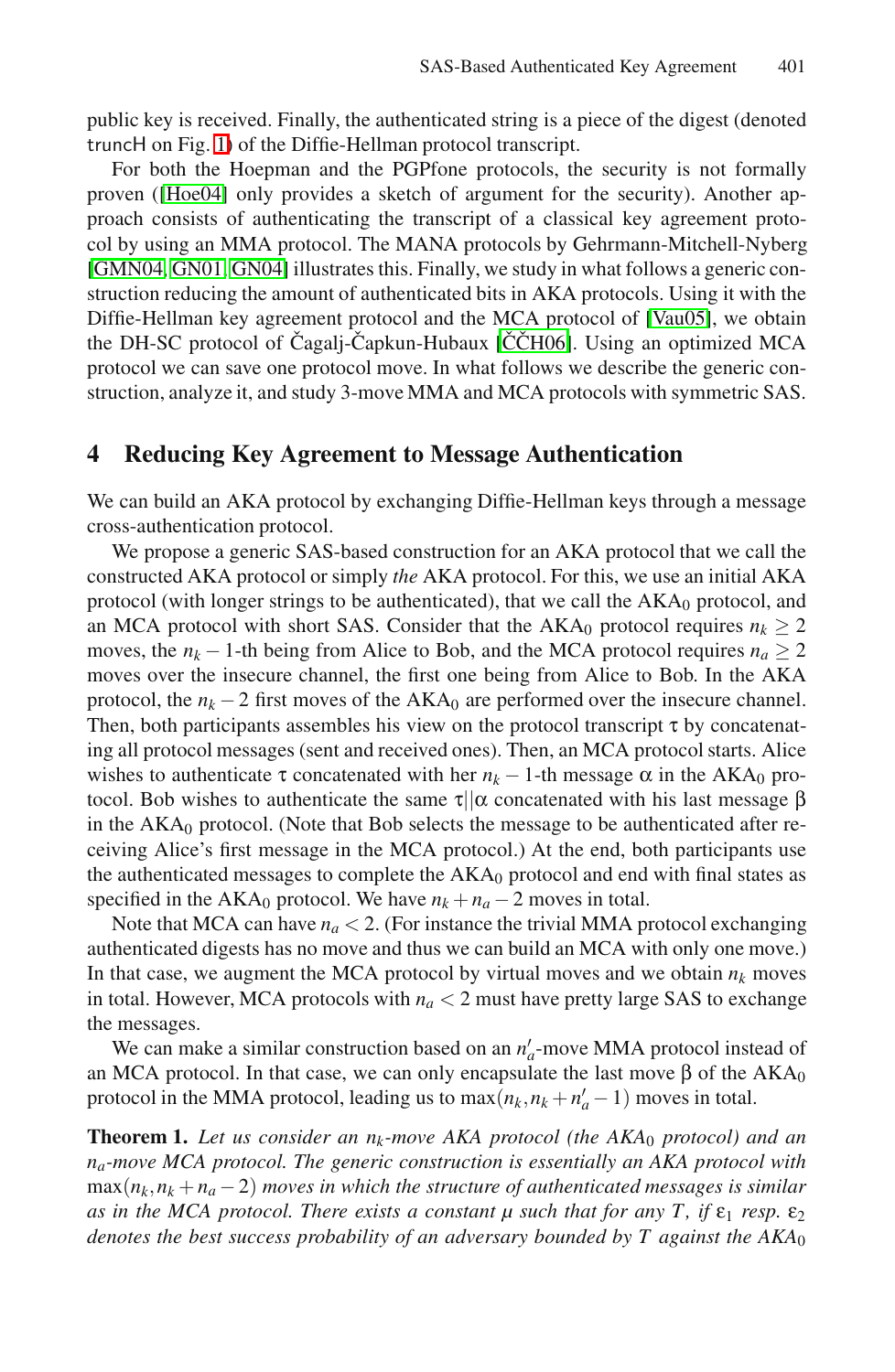*protocol resp. the MCA protocol, then any adversary bounded by T* ×*µ against the AKA protocol has probability of success at most*  $\varepsilon_1 + \varepsilon_2$ *.* 

Using the Diffie-Hellman protocol and an  $n_a$ -move MCA protocol leads us to a max  $(2, n_a)$ -move AKA protocol in which the structure of authenticated messages is similar as in the MCA protocol. With the construction based on an MMA protocol, we obtain  $max(2, n<sub>a</sub> + 1)$  moves. In the case where we want to achieve small SAS, we must have  $n_a \ge 2$ , leading us to  $n_a$  moves using MCA protocols and  $n'_a + 1$  moves using MMA protocols. Since  $(n'_a + 1)$ -move MCA protocols can be made from  $n'_a$ -move protocols, we may decrease the total number of moves in AKA protocols by starting from MCA protocols directly.

*Proof.* For each instance of Alice, we let  $\tau_A$  be the constructed transcript of the  $n_k - 2$ first messages in the AKA protocol and we let  $\alpha_A$  be her last message, i.e. the  $n_k$  − 1-th message in the protocol. We further let  $\hat{\tau}_B || \hat{\alpha}_B || \hat{\beta}$  be the accepted message from Bob at the end of the MCA protocol. Similarly, for each instance of Bob, we let τ*<sup>B</sup>* be the constructed transcript of the  $n_k - 2$  first messages in the AKA protocol,  $\hat{\tau}_A || \hat{\alpha}_A$ be the accepted message at the end of the MCA protocol, and  $\beta$  be his last message in the AKA<sub>0</sub> protocol assuming that Alice's last one is  $\hat{\alpha}_A$ . We let  $\alpha_B = \hat{\alpha}_A$ . Bob's message to be authenticated is  $\tau_B ||\alpha_B|| \beta$ .

Given an adversary *A* against the AKA protocol, we construct a simulator *B* interacting with *A* and attacking the MCA protocol. We simply simulate instances running the  $AKA<sub>0</sub>$  protocol and launch the MCA protocol instances when appropriate. test, remove, reveal and corruct queries can easily be simulated. Clearly, the attack against the MCA protocol does not succeed with probability at least  $1 - \varepsilon$ . In those cases, we have  $\tau_B = \hat{\tau}_B$ ,  $\tau_A = \hat{\tau}_A$ ,  $\alpha_A = \hat{\alpha}_A = \alpha_B = \hat{\alpha}_B$ , and  $\beta = \hat{\beta}$ , just as if the instance of Alice and Bob had the  $AKA<sub>0</sub>$  protocol run over an authenticated channel.

We construct a simulator  $C$  interacting with  $A$  and attacking the  $AKA<sub>0</sub>$  protocol over an authenticated channel. The simulator simply replaces inputs to the send oracle by authenticated ones when possible, or fails, and simulates the MCA protocol. Clearly, running  $\mathcal A$  in parallel with  $\mathcal B$  and  $\mathcal C$  with the same random source, we derive that whenever *A* succeeds, either *B* or *C* succeed.

A trivial MMA protocol consists of authenticating the digest of the input message from a collision-resistant hash function. This protocol can be transformed into an MCA protocol by using 2 moves (to exchange  $m_A$  and  $m_B$ ) plus the authentication of a SAS in two ways as for the construction in Section [2.2.](#page-2-0) We obtain a 2-move AKA protocol with symmetric SAS, but the length of the SAS is quite long (typically, 160 bits).

A SAS-based cross-authentication protocol was proposed in [\[Vau05\]](#page-14-1) by interleaving two SAS-based message authentication protocols. It is a 4-move MCA protocol with symmetric SAS and can thus be transformed into a 4-move AKA protocol with symmetric SAS based on Diffie-Hellman.

### **5 A New SAS-Based Message Mutual-Authentication Protocol**

We propose a new protocol improving the number of exchanged messages. As depicted on Fig. [2,](#page-8-0) and without any attack, Alice and Bob start with the same message, i.e.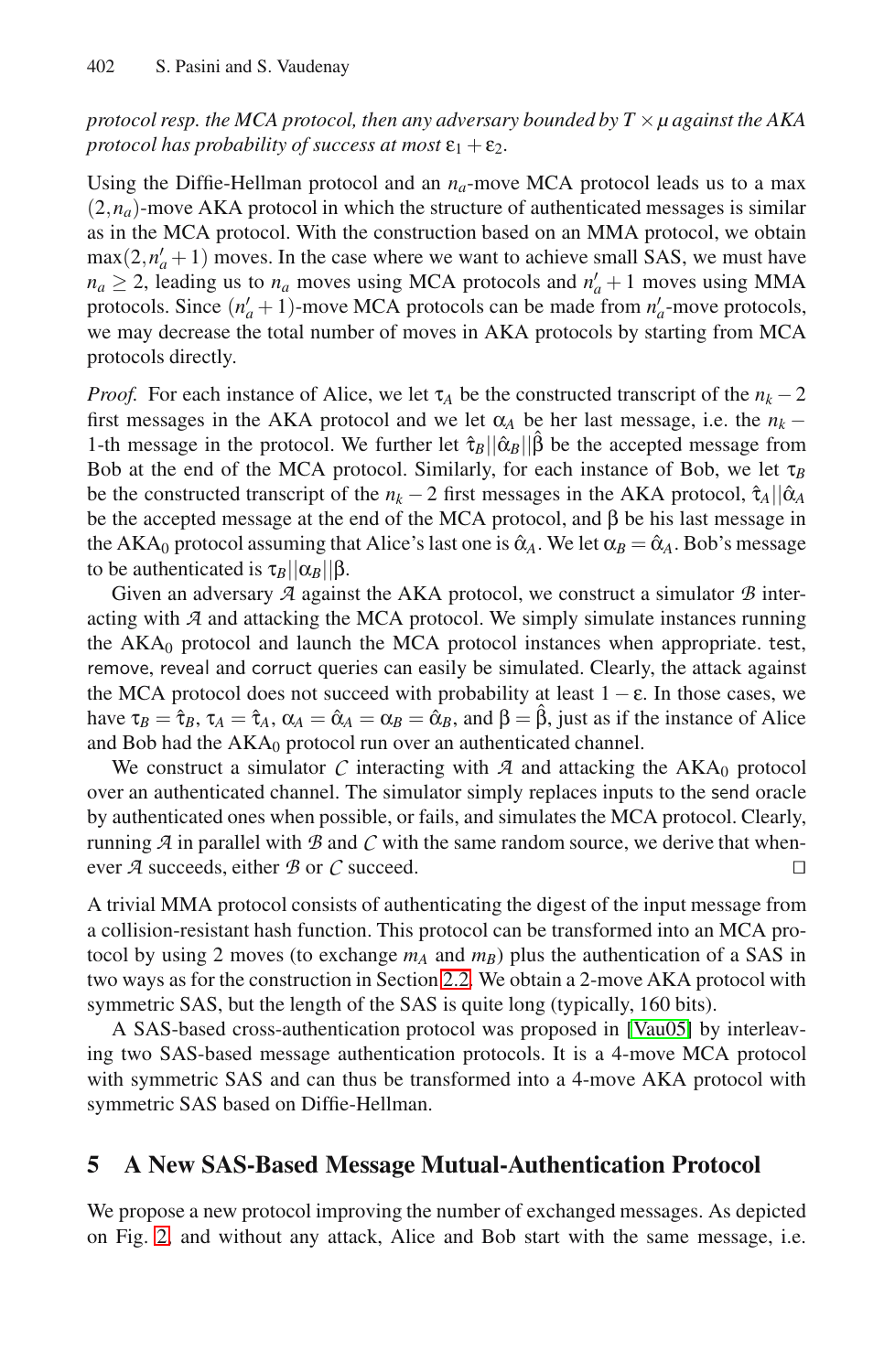

**Fig. 2.** A New SAS-Based Message Mutual-Authentication Protocol

<span id="page-8-0"></span> $m_A = m_B$ . Each participant chooses a *k*-bit random value  $R_A$  and  $R_B$ , respectively. Alice starts by committing on her random value *RA* by sending *c*, keeping it hidden. Bob sends the random value  $R_B$ . Then, Alice opens her value by sending the decommit value *d*. Finally, both authenticate the SAS which has been computed using a simple XOR function. Using the generic construction with Diffie-Hellman we obtain a 4-move AKA protocol with symmetric SAS.

**Theorem 2.** *We consider adversaries against the MMA protocol of Fig. [2](#page-8-0) who are bounded by complexity T,*  $Q_A$  *instances of Alice, and*  $Q_B$  *instances of Bob. We assume that we have an*  $(T_C, \varepsilon)$ -secure equivocable commitment scheme. There exists *a (small) constant µ such that any adversary wins either with probability limited to*  $Q_A \cdot (Q_A + Q_B)(2^{-k} + \varepsilon)$  *or with complexity*  $T \geq T_C - \mu$ .

*Proof.* Any adversary which would attack an instance of either Alice or Bob needs one SAS to send her/him so that she/he can complete. This required SAS can easily be obtained from any instance of Alice since she does not need any prior authenticated message. It can also be obtained from any instance of Bob in which case he must be sent another SAS before. The output SAS by Bob is equal to the sent one. Indeed, a successful adversary interaction defines the first attacked instance and a prior sequence initiated by one instance of Alice followed by a chain (possibly empty) of instances of Bob and ended by the attacked instance. Every (unattacked) instance of Bob in this sequence is sending a SAS identical to the received one to the next instance. Every intermediate instance of Bob terminates with an output message which must be equal to the input message of the previous instance in the sequence (otherwise, they would be successfully attacked). However, the final instance in the sequence outputs a message which is different than the input of the previous instance. Hence, every instance in the sequence but the final one has the same input message and all instances yield the same SAS. Clearly, sending the output SAS from the leading Alice to the tailing instance produces a successful attack with no intermediate instance of Bob.

Let  $A_0$  be an adversary who launches at most  $Q_A$  instances of Alice and  $Q_B$  instances of Bob. We transform it into an adversary *A* who launches an instance of Alice and a single target instance (of either Alice or Bob) as follows: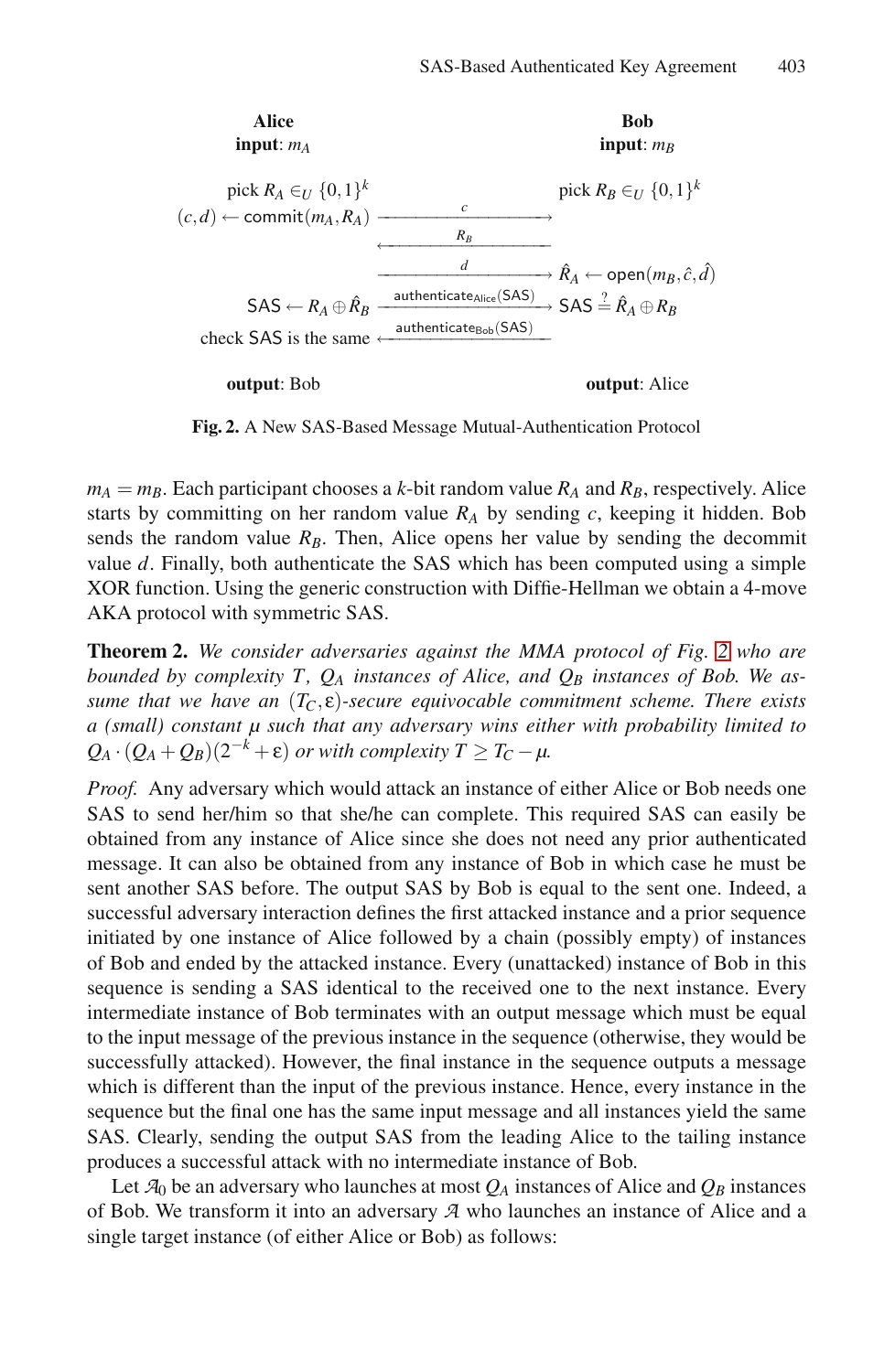- 1. *A* first picks two random numbers *I*, *J* such that  $1 \leq I \leq Q_A$  and  $1 \leq J < Q_A + Q_B$ .
- 2. We initialize counters *i* and *j* to 0 and run  $A_0$  step by step.
	- **–** Every time *A*<sup>0</sup> would like to make a launch query to launch an instance of Alice, we increment *i*. If  $i = I$ , we really launch it and call the instance Alice  $\pi$ . Otherwise, we increment *j* and if  $j = J$ , we really launch it and call the target instance  $\pi'$ . Otherwise, we simulate the oracle call.
	- **–** Every time *A*<sup>0</sup> would like to make a launch query to launch an instance of Bob, we increment *j*. If  $j = J$ , we really launch it and call the target instance  $\pi'$ . Otherwise, we simulate the oracle call.
	- **–** If we have to send a SAS to π, we just simulate the oracle call.
	- **–** If we have to send a SAS to  $\pi'$  and we already got a SAS from  $\pi$  which is equal to the expected one, we just send it. Otherwise, the attack fails.

Due to the previous discussion, if  $A_0$  succeeds, if  $\pi'$  is the first attacked instance for  $A_0$ and if  $\pi$  is the leading instance of Alice in the sequence, then  $\mathcal A$  succeeds. Hence, the probability of success of *A* is at least  $\frac{1}{Q_A(Q_A+Q_B-1)}$  times the probability of success *p* of *A*0.

We now have an adversary *A* with Alice and a target instance. We assume that the adversary complexity is bounded by  $T_C - \mu$  for some constant overhead  $\mu$  to be determined by the following reductions. We consider two cases: attacks targeting an instance of Bob and attacks targeting an instance of Alice. Let  $p_A$  resp.  $p_B$  be the probability of a target Alice resp. Bob and  $q_A$  resp.  $q_B$  be the success probability conditioned to both cases, respectively. The success probability of *A* is  $p = q_A p_A + q_B p_B$  and we have  $p_A + p_B = 1.$ 

In both cases, we define a simulator *B* who simulates the two instances as follows. We first pick a random *k*-bit SAS. When an instance of Alice is launched for the first time by the adversary  $A$ , we simulate a commitment  $c$  by using simcommit. Then the corresponding  $\hat{R}_B$  is sent to this instance of Alice, the commit value is equivocated so that it opens to the key  $SAS \oplus \hat{R}_B$ . This simulation of Alice is perfect and has the

| я                                          | B                                                                                      |       | Я                                             | B                                                                                                                                                                                                                                                                                                                                              |                               |
|--------------------------------------------|----------------------------------------------------------------------------------------|-------|-----------------------------------------------|------------------------------------------------------------------------------------------------------------------------------------------------------------------------------------------------------------------------------------------------------------------------------------------------------------------------------------------------|-------------------------------|
| $\cdots$<br>$m_A$<br>.<br>$\hat{R}_B$<br>. | select SAS<br>(equivocate with tag $m'_A$ )<br>$R_A \leftarrow$ SAS $\oplus \hat{R}_B$ | $m_A$ | $\cdots$<br>$m_B, \hat{c}$<br>$R_B$<br>.<br>. | select SAS<br>(equivocate with tag $m_A$ )<br>$R_B \leftarrow$ SAS $\oplus \hat{R}_A$                                                                                                                                                                                                                                                          | $m_B, \hat{c}$<br>$\hat{R}_A$ |
|                                            |                                                                                        |       |                                               | $C_{\text{real}}$ , $\ldots$ $\qquad$ $\ldots$ $\qquad$ $\ldots$ $\qquad$ $\qquad$ $\qquad$ $\qquad$ $\qquad$ $\qquad$ $\qquad$ $\qquad$ $\qquad$ $\qquad$ $\qquad$ $\qquad$ $\qquad$ $\qquad$ $\qquad$ $\qquad$ $\qquad$ $\qquad$ $\qquad$ $\qquad$ $\qquad$ $\qquad$ $\qquad$ $\qquad$ $\qquad$ $\qquad$ $\qquad$ $\qquad$ $\qquad$ $\qquad$ |                               |

<span id="page-9-0"></span> $\textbf{Goal: } m_A \neq m'_A, \text{ open}(m_A, c, d) = R_A$ target Alice: hiding game

 $\mathbf{Goal: } m_A \neq m_B, \, \mathsf{open}(m_B, \hat{c}, \hat{d}) = \hat{R}_A$ target Bob: binding game

#### **Fig. 3.** Simulator Playing the Hiding/Binding Game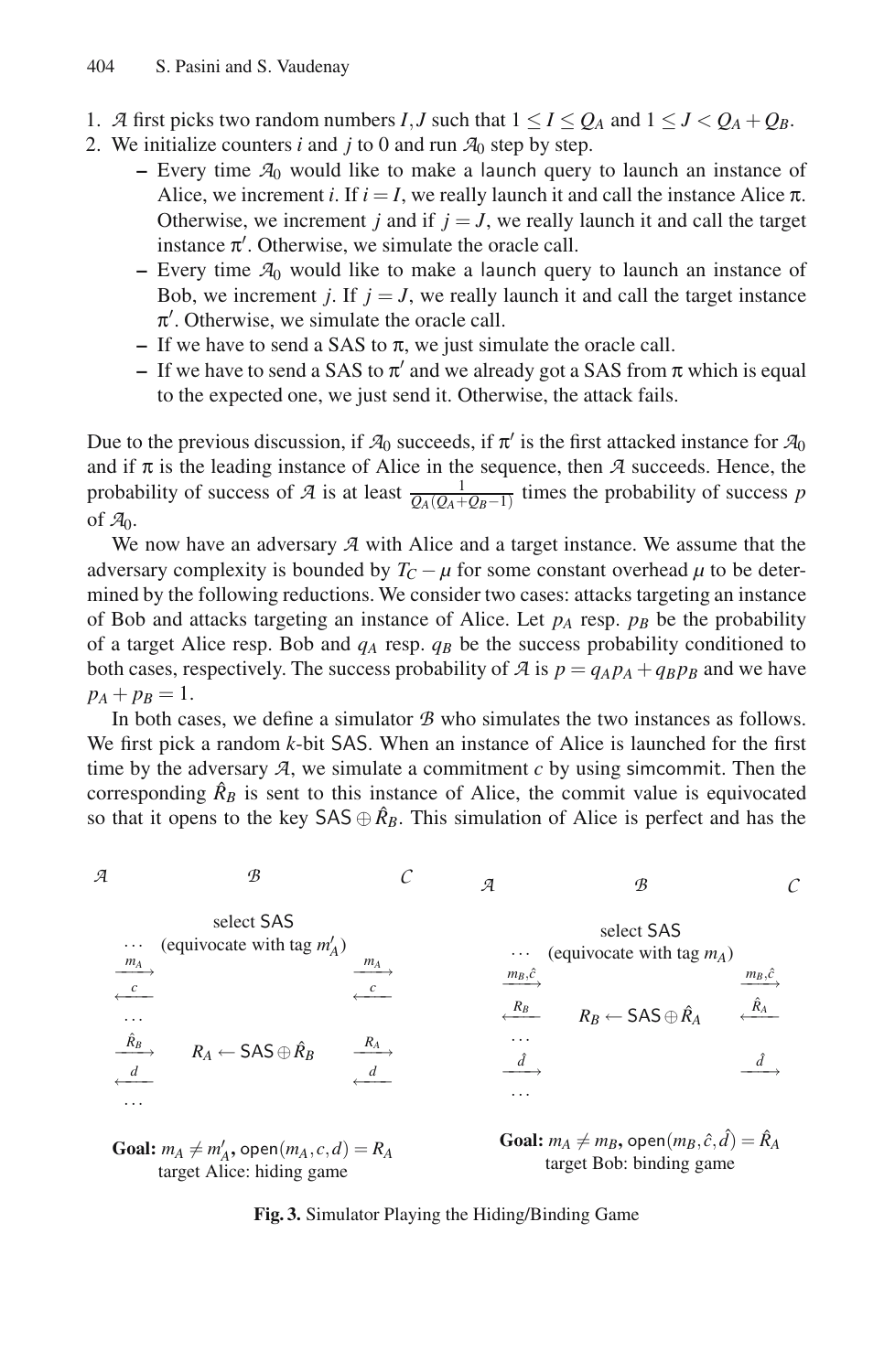property to determine the final SAS at the beginning. If the attack succeeds, the other instance will have to deal with a commit value with a different tag. Depending on whether the other instance is an Alice or a Bob, we simulate it so that we can win the hiding game or the binding game against a challenger  $C$  as depicted on Fig. [3.](#page-9-0) In the case of a target Alice, the adversary succeeds if  $\hat{R}_B$  leads the target instance to derive SAS. In that case we can correctly derive  $R_A$  and win the hiding game. Since the equivocable commitment is always perfectly hiding, we deduce  $q_A = 2^{-k}$ . We could have played the binding game in a trivial way and won with the same probability 2−*k*. In the case of a target Bob, the adversary succeeds if  $\hat{d}$  decommits to a key which leads Bob to the right SAS, thus to the key  $\hat{R}_A$ . In that case, we win the binding game with probability *qB*. To summarize, we made an adversary playing the binding game with probability of success *p*. Therefore,  $p \le 2^{-k} + \varepsilon$ .

### **6 A New SAS-Based Message Cross-Authentication Protocol**

We propose a new protocol based on the previous one, but improving the number of exchanged messages through the broadband insecure channel. Our protocol uses an almost strongly universal hash function family *h* [\[Sti91,](#page-14-10) [Sti94\]](#page-14-11). In practice, one can use  $h_K(x) = \text{trunc}(\text{hash}(K||x))$  where hash is a collision-resistant hash function and trunc truncates to the leading ρ bits. Our protocol also uses a commitment scheme to commit on a κ-bit key *K*. Contrarily to our previous protocol, the committed key *K* can now be pretty large. Using the generic construction with Diffie-Hellman we obtain a 3-move AKA protocol with symmetric SAS. Note that we added an identity test on Alice's side to avoid trivial reflection attacks.

**Theorem 3.** Let  $\ell_e, \ell_c$  be the parameters of the random oracle commitment scheme. Let *q* be the upper bound on the number of H queries. Let  $\varepsilon = q^2 2^{-\ell_e} + q^2 2^{-\ell_c}$ . Let h be  $an \varepsilon_h$ -almost strongly universal hash function family with  $\rho$ -bit digests, i.e.  $Pr[h_K(a)] =$ 



<span id="page-10-0"></span>**Fig. 4.** A New SAS-Based Message Cross-Authentication Protocol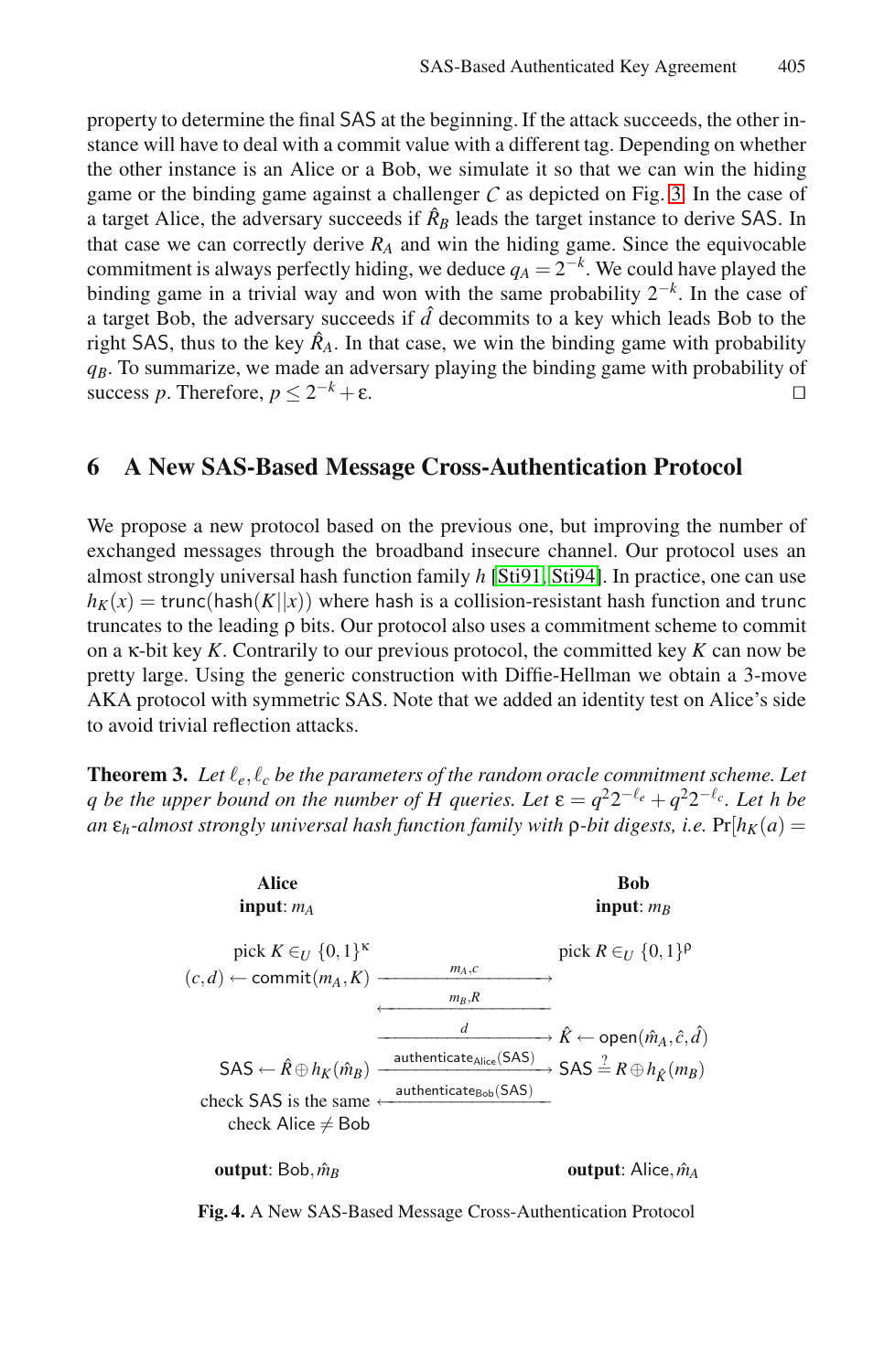$\alpha, h_K(b) = \beta \leq 2^{-2\rho} + 2^{-\rho} \varepsilon_h$  *for any a,b,* $\alpha, \beta$  *such that a*  $\neq b$  *with a random* K.<sup>[3](#page-11-0)</sup> *We consider adversaries against the message cross authentication protocol of Fig. [4](#page-10-0) who are bounded by Q instances of Alice or Bob and by q queries to H. The success probability is limited by*  $\frac{Q(Q-1)}{2}(2^{-\rho} + \varepsilon + \varepsilon_h)$ *.* 

By launching *Q* instances of either Alice or Bob with pairwise different input messages and by picking independent uniformly distributed  $\hat{R}$ , all SAS are independent and uniformly distributed so we have one matching with probability  $1 - 2^{-Q\rho} \cdot 2^{\rho}!/(2^{\rho} - Q)!$ which is roughly  $\frac{Q(Q-1)}{2}$  2<sup>−ρ</sup> when  $Q \ll 2^{\frac{p}{2}}$ . Hence, this bound is essentially tight. Note that the above attack can apply to any MCA protocol of similar structure (see [\[PV06\]](#page-14-3)), so our protocol is optimal.

*Proof.* We let  $\varepsilon_1 = \varepsilon_2 = \varepsilon_h$  (*h* is almost uniform). We have  $Pr[h_K(a) = \alpha] \leq 2^{-\rho} +$  $\epsilon_1$  and  $Pr[h_K(a) \oplus h_K(b) = \alpha] \leq 2^{-\rho} + \epsilon_2$  for any  $a, b, \alpha$  such that  $a \neq b$  and with K uniformly distributed (*h* is ε-almost XOR universal [\[Kra94\]](#page-14-12)). In what follows, only those properties will be used. Namely, we could replace the condition on *h* by those two properties.

We define a new character: the flipped Bob who proceeds as Bob but first issues a SAS equal to  $R \oplus h_k(m)$  then receives a SAS for verification. In a new protocol, Alice and the flipped Bob can interact with two crossing SAS exchange.

We consider an adversary successfully running his attack with many instances for the original MCA protocol. We say that a given instance is attacked if it completed the protocol during which a SAS was received, with an output which is not consistent with the input of the instance who issued the received SAS. (Note that a successful adversary must have an attacked instance.) An attacked (target) instance (of either Alice or Bob) must receive one SAS from a (sending) instance. Note that those two instances must be different. (Indeed, no instance of Bob can send a SAS to himself otherwise it would have to be received before being sent. Similarly, no instance of Alice can accept a SAS coming from herself.) Clearly, both instances must agree on the SAS to complete. Hence, if the SAS sent by the target instance is forwarded to the sending instance then both instances fully interact. We can guess the pair of instances with probability  $2/(Q(Q-1))$ . Hence, we can simulate all instances except the two guessed ones. Since the SAS verification phase is the last step on both instances, there is no trouble to make the two instances exchange their SAS. We thus transform the initial adversary against the MCA protocol with success probability *p* into a one-shot adversary against our new protocol with success probability at least  $2p(Q(Q-1))^{-1}$ .

The interaction of the transformed adversary with an instance of Alice consists of two steps

- $A_1$  sending her her message  $m_A$  (for the launch query) and getting her commit value  $c$ (for the first send query)
- *A*<sub>2</sub> giving her Bob's alleged message  $\hat{m}_B$  and random value  $\hat{R}$  and getting her decommit value *d*.

<span id="page-11-0"></span><sup>&</sup>lt;sup>3</sup> Note that this definition of almost strongly universal hashing is slightly different from [\[Sti91,](#page-14-10) [Sti94\]](#page-14-11) in the sense that perfect uniformity is not required.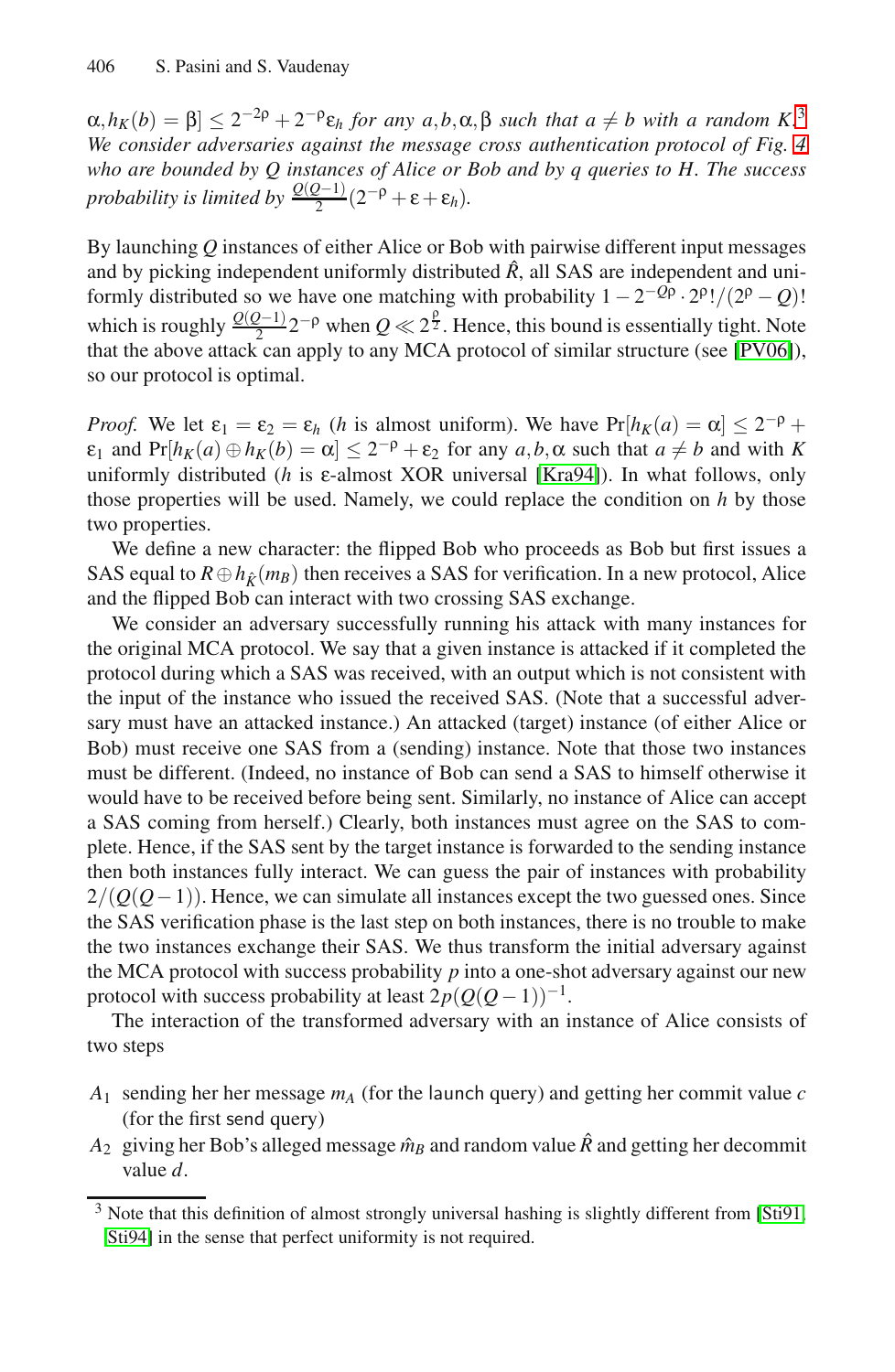Alice's SAS equals  $\hat{R} \oplus h_K(\hat{m}_B)$  where *K* is the result of open $(m_A, c, d)$ . The second step must be performed after the first one.

The interaction of the adversary with an instance of Bob consists of two steps

 $B_1$  sending him his message  $m \cdot B_1$  (for the launch query) and Alice's alleged message  $\hat{m}_A$  and commit value  $\hat{c}$  and getting his random value *R* (for the first send query)

 $B_2$  giving him Alice's alleged decommit value  $\hat{d}$ .

The adversary wins if the two instances complete and compute the same SAS and if the input message of one instance is different from the output message of the other instance.

In what follows we show that all cases can be simulated so that we can win a hard game, proving that the probability of success is at most  $2^{-\rho} + \varepsilon + \max(\varepsilon_1, \varepsilon_2)$ .

*Cases Alice-Alice.* We number 2 the instance of Alice whose *A*<sup>2</sup> step is the last. Since the commitment is perfectly hiding, this Alice leaks no information about  $K^2$  (variable *K* for Alice number 2) until this very last step. Hence,  $K^2$  is independent from the rest and  $\hat{R}^1 \oplus \hat{R}^2 \oplus h_{K^1}(\hat{m}_B^1) = h_{K^2}(\hat{m}_B^2)$  with probability at most  $2^{-\rho} + \varepsilon_1$ .

*On Bob's Incoming*  $\hat{c}$  (*Step B*<sub>1</sub>). In the random oracle commitment model, we only consider the event where no collision occurred. Hence, a commit value  $\hat{c}$  issued by the adversary for an instance of Bob is either a real output by *H* and can only be opened in a single way, or no output from *H*. In the latter case, we can consider  $(\perp, \perp, \perp, \hat{c})$  as a new entry in the *H* list and count it as an extra oracle call. This way,  $\hat{c}$  can never be opened. Hence, with probability at least  $1 - (q+1)(q+2)2^{-\ell_e-1} - (q+1)(q+2)2^{-\ell_c-1}$ , which is larger than  $1-\varepsilon$ , the commit value(s)  $\hat{c}$  by the adversary are either openable in a single fixed way or not openable. If they are not openable, the adversary fails. If openable  $\hat{c}$ are issued by an oracle call to *H* by the adversary, we can thus virtually replace the adversary release of  $\hat{c}$  by an adversary release of  $\hat{K}$  and step  $B_2$  can be ignored. If openable  $\hat{c}$  are issued by other oracle calls to  $H$ , it can only be by a simulation of Alice, leading us to  $c = \hat{c}$ , thus  $\hat{K} = K$  and  $m_A = \hat{m}_A$ .

*Cases Bob-Bob.* We number 2 the instance of Bob whose  $B_1$  step is the last one. Those cases produce no oracle calls to *H* by Alice, so  $\hat{K}^1$  and  $\hat{K}^2$  are selected by the adversary before the  $B_1^2$  step. Note that  $R_1^1$  is already released. The attack succeeds if  $R^2 = R^1 \oplus h_{\hat{K}^1}(m_B^1) \oplus h_{\hat{K}^2}(m_B^2)$  where  $R^2$  is independent of the righthand term and selected at random by the second Bob. Clearly, this succeeds with probability  $2^{-\rho}$ .

*Cases Alice-Bob.* Without loss of generality, we can assume that  $B_2$  is the last step.

In cases  $A_1A_2B_1B_2$ , *R* is selected in step  $B_1$  so the adversary succeeds with probability  $2^{-\rho}$ .

In cases  $A_1B_1A_2B_2$  with  $c \neq \hat{c}$  or in cases  $B_1A_1A_2B_2$  (necessarily with  $c \neq \hat{c}$ ), the adversary has no information about *K* until step  $A_2$  and succeeds when  $\hat{R} \oplus R \oplus h_{\hat{K}}(m_B) =$  $h_K(\hat{m}_B)$ . Hence succeeds with probability at most  $2^{-\rho} + \varepsilon_1$ .

In cases  $A_1B_1A_2B_2$  with  $c = \hat{c}$ , we must have  $m_A = \hat{m}_A$ . This can only be an attack for  $m_B \neq \hat{m}_B$ . The adversary has no information about *K* until step  $A_2$  and succeeds when  $\hat{R} \oplus R = h_K(m_B) \oplus h_K(\hat{m}_B)$ , hence with probability at most  $2^{-\rho} + \varepsilon_2$ .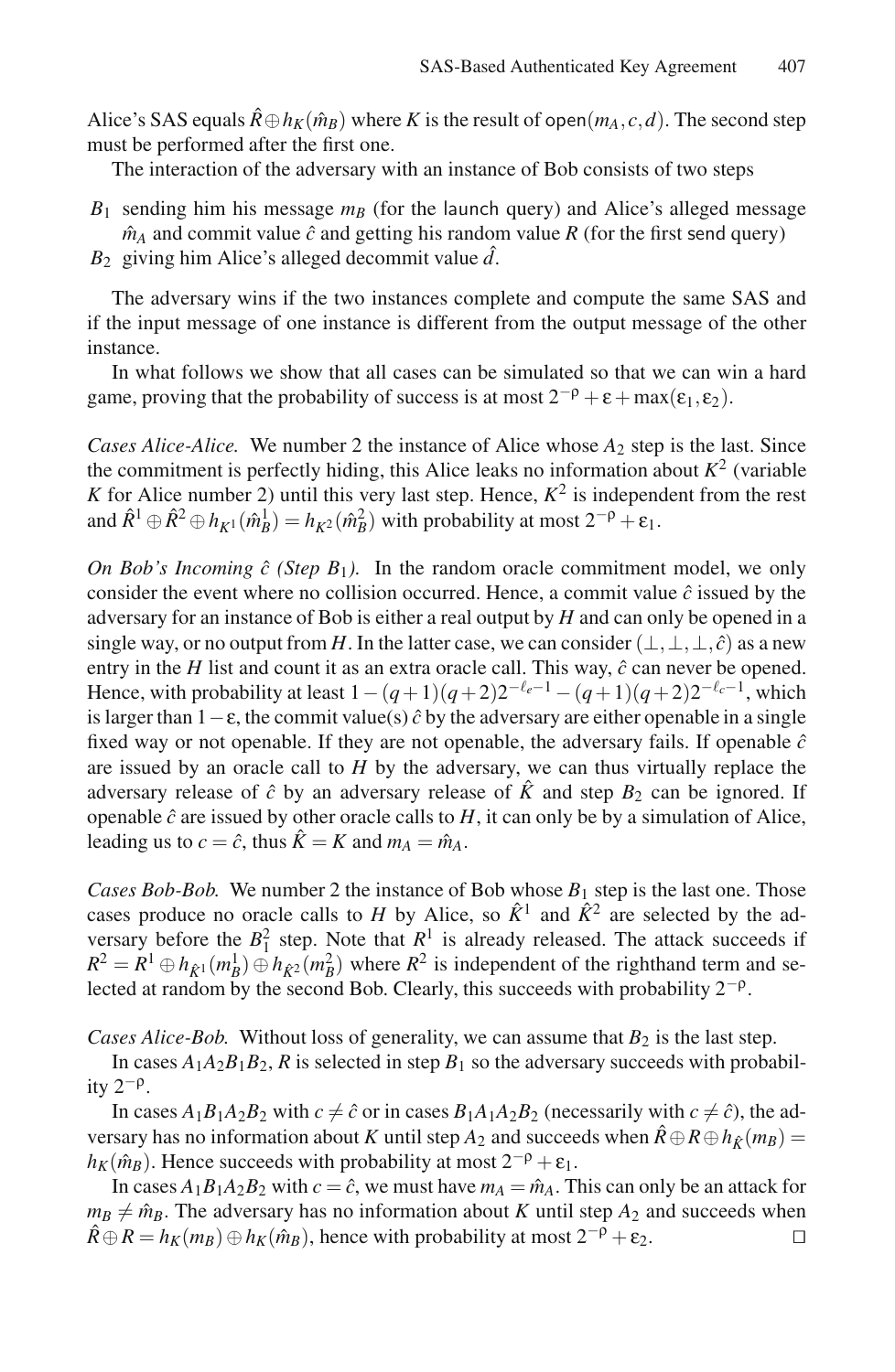With the same analysis as in [\[Vau05\]](#page-14-1), in a network of *N* participants, each limited to *R* runs of the protocol, and a maximal attack probability *at large p*, we should use  $\rho \approx$  $\log_2 \frac{N^2 R^2}{2p}$ . When *p* is the probability to attack a target node, we should use  $\rho \approx \log_2 \frac{NR^2}{2p}$ . With  $N \approx 2^{20}$ ,  $R \approx 2^{10}$ , and  $p \approx 2^{-10}$ , we obtain  $\rho \approx 49$ . In an ATM-like environment, we can take  $N = 2$ ,  $R = 3$ , and  $p = 3 \cdot 10^{-4}$ , leading us to  $\rho \approx 15$ . In between, we believe that  $\rho = 20$  bits provides enough security in a small community of human users.

# **7 Conclusion**

We have shown how to construct efficient SAS-based AKA protocols based on existing ones and SAS-based MMA or MCA protocols. We have proposed a new 3-move MMA protocol using a generic commitment scheme. It can make a secure and efficient SASbased AKA protocol with 4 moves over the insecure channel. We have also proposed a new 3-move MCA protocol using random oracle commitments. It can make a secure and efficient SAS-based AKA protocol with 3 moves in the random oracle model. For both constructions, we can have e.g. a SAS of 20 bits. Note that our two constructions use the same authenticated strings in both directions.

Applications of such protocols can be traditional key agreement, but run in an ad-hoc way. For instance, it can be used to exchange PGP public keys to be authenticated by a human-to-human telephone conversation. It can also be used to secure peer-to-peer VoIP communications. Other straightforward applications can be the Bluetooth-like establishment of symmetric key between associated wireless devices, e.g. for wireless USB.

## **References**

<span id="page-13-6"></span><span id="page-13-5"></span><span id="page-13-4"></span><span id="page-13-3"></span><span id="page-13-2"></span><span id="page-13-1"></span><span id="page-13-0"></span>

| Mihir Bellare and Phillip Rogaway. Entity authentication and key distribution. In               |  |  |  |  |
|-------------------------------------------------------------------------------------------------|--|--|--|--|
| Douglas R. Stinson, editor, Advances in Cryptology - CRYPTO '93: 13th Annual                    |  |  |  |  |
| International Cryptology Conference, volume 773 of Lecture Notes in Computer                    |  |  |  |  |
| Science, pages 232-249, Santa Barbara, California, U.S.A., 1993. Springer-Verlag.               |  |  |  |  |
| Mario Cagali, Srdjan Capkun, and Jean-Pierre Hubaux. Key agreement in peer-                     |  |  |  |  |
| to-peer wireless networks. Proceedings of the IEEE, Special Issue in Security and               |  |  |  |  |
| Cryptography, 94(2):467-478, 2006.                                                              |  |  |  |  |
| Ran Canetti, Oded Goldreich, and Shai Halevi. The random oracle methodology                     |  |  |  |  |
| revisited (preliminary version). In <i>STOC</i> '98: <i>Proceedings of the thirtieth annual</i> |  |  |  |  |
| ACM symposium on Theory of computing, pages 209-218, New York, NY, USA,                         |  |  |  |  |
| May 1998. ACM Press.                                                                            |  |  |  |  |
| Ronald Cramer and Victor Shoup. Universal hash proofs and a paradigm for adap-                  |  |  |  |  |
| tive chosen ciphertext secure public-key encryption. In Lars R. Knudsen, editor,                |  |  |  |  |
| Advances in Cryptology – EUROCRYPT '02: International Conference on the The-                    |  |  |  |  |
| ory and Applications of Cryptographic Techniques, volume 2332 of Lecture Notes in               |  |  |  |  |
| Computer Science, Amsterdam, The Netherlands, April 2002. Springer-Verlag.                      |  |  |  |  |
| Whitfield Diffie and Martin E. Hellman. New directions in cryptography. IEEE                    |  |  |  |  |
| Transactions on Information Theory, IT-22(6):644-654, November 1976.                            |  |  |  |  |
| Digital signature standard (DSS). Federal Information Processing Standard, Pub-                 |  |  |  |  |
| lication 186-2, U.S. Department of Commerce, National Institute of Standards and                |  |  |  |  |
| Technology, 2000.                                                                               |  |  |  |  |
|                                                                                                 |  |  |  |  |